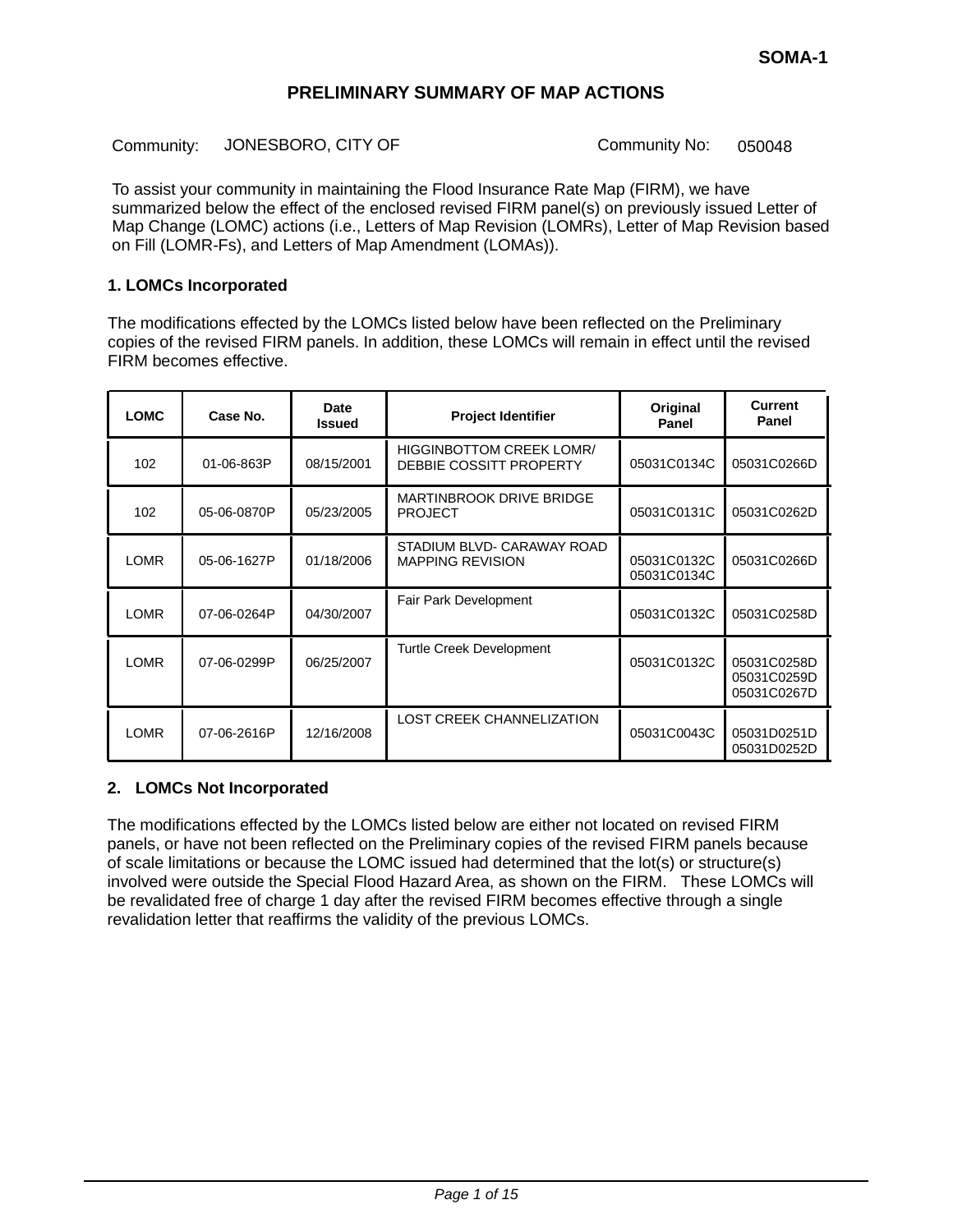# Community: JONESBORO, CITY OF Community No: 050048

#### **2A. LOMCs on Revised Panels**

| <b>LOMC</b> | Case No.     | Date<br><b>Issued</b> | <b>Project Identifier</b>                                       | Original<br>Panel | <b>Current</b><br>Panel |
|-------------|--------------|-----------------------|-----------------------------------------------------------------|-------------------|-------------------------|
| LOMR-F      | 199105669FIA | 06/12/1986            | LOT 15, WOODLAND HILLS                                          | 0004B             | 05031C0253D             |
| LOMR-F      | 199105666FIA | 02/23/1987            | LOTS 9 & 14 WOODLAND                                            | 0004B             | 05031C0253D             |
| LOMR-F      | 199105665FIA | 03/03/1987            | LOTS 30, 31, 32 & 33, BLK 9                                     | 0004B             | 05031C0254D             |
| <b>LOMA</b> | 199103962FIA | 06/26/1987            | LOT 11 WOODLAND HILLS 7TH<br><b>ADDITION</b>                    | 0004B             | 05031C0253D             |
| <b>LOMA</b> | 199531891MBJ | 08/06/1987            | LOT 4, BLOCK A                                                  | 0004B             | 05031C0266D             |
| LOMR-F      | 199104647FIA | 07/13/1990            | <b>HEATHER RIDGE III LOT #7</b>                                 | 0004B             | 05031C0253D             |
| LOMR-F      | 95-06-043A   | 12/12/1994            | FLYNN PROPERTIES, LOT 1-- 3701<br>STADIUM BOULEVARD.            | 05031C0134C       | 05031C0266D             |
| <b>LOMA</b> | R6-95-04-294 | 04/26/1995            | 2901 PHILLIPS ROAD                                              | 05031C0132C       | 05031C0266D             |
| <b>LOMA</b> | R6-95-06-077 | 06/06/1995            | 4209 EAST NETTLETON                                             | 05031C0132C       | 05031C0259D             |
| LOMR-F      | R6-95-06-404 | 06/30/1995            | 0.85 ACRES, NW/4, SW/4, SEC 25,<br>T <sub>14</sub>              | 05031C0151C       | 05031C0267D             |
| LOMR-F      | 95-06-199A   | 07/10/1995            | A PORTION OF SECTION 33.<br>TOWNSHIP 14 NORTH, RANGE 4<br>EAST. | 05031C0134C       | 05031C0262D             |
| <b>LOMA</b> | R6-95-08-295 | 08/24/1995            | 1651 W. MATTHEWS                                                | 05031C0131C       | 05031C0253D             |
| <b>LOMA</b> | R6-96-06-287 | 07/02/1996            | 327 NEIL COVE                                                   | 05031C0132C       | 05031C0258D             |
| <b>LOMA</b> | R6-96-06-020 | 07/31/1996            | UNITS A-D, COUNTRY MEADOW<br>ADDITION, LOT 5, BLOCK C           | 05031C0131C       | 05031C0253D             |
| <b>LOMA</b> | R6-96-10-196 | 10/17/1996            | 2601 GREENBRIAR                                                 | 05031C0131C       | 05031C0254D             |
| <b>LOMA</b> | R6-96-11-200 | 11/20/1996            | LOT 3, BLOCK A, FREEWAY<br><b>INDUSTRIAL PARK</b>               | 05031C0132C       | 05031C0267D             |
| <b>LOMA</b> | R6-96-11-165 | 11/20/1996            | 1608 W. WASHINGTON                                              | 05031C0043C       | 05031C0253D             |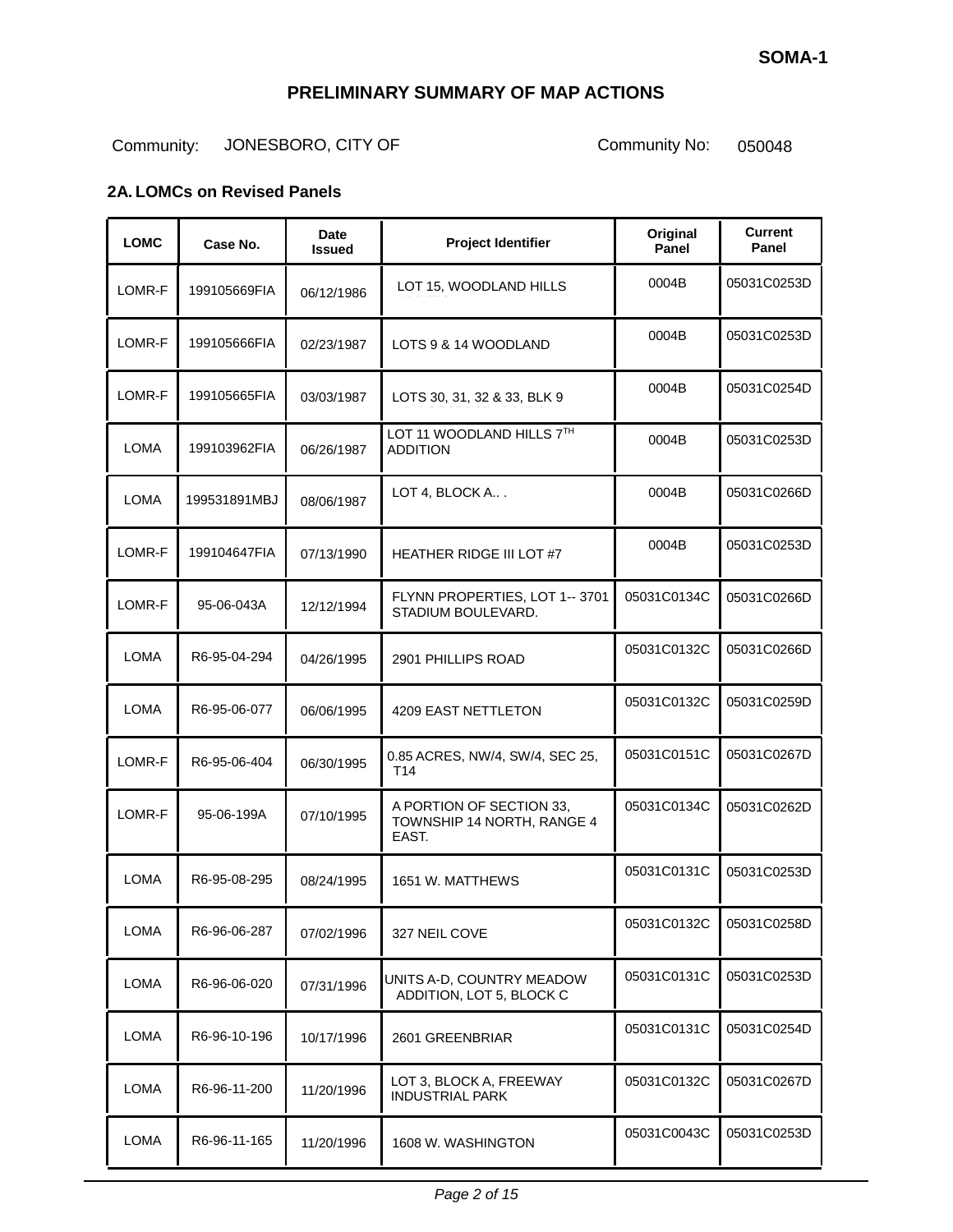| <b>LOMC</b> | Case No.    | <b>Date</b><br><b>Issued</b> | <b>Project Identifier</b>                                                                                                      | Original<br>Panel | <b>Current</b><br>Panel |
|-------------|-------------|------------------------------|--------------------------------------------------------------------------------------------------------------------------------|-------------------|-------------------------|
| LOMR-F      | 97-06-1290A | 10/30/1997                   | RANKIN'S OAK FOREST. 8TH<br>ADDITION, BLOCK B, LOT 7-- 1807<br><b>ELLEN DRIVE</b>                                              | 05031C0131C       | 05031C0261D             |
| <b>LOMA</b> | 98-06-124A  | 12/23/1997                   | 1501 ANGELA LEE DRIVE-- A<br>PORTION OF SECTION 8, T14N,<br>R <sub>4</sub> E                                                   | 05031C0044C       | 05031C0252D             |
| LOMR-F      | 98-06-725A  | 02/27/1998                   | PARKERS WOODLAND HILLS<br>SUBDIV, 4TH ADDITION, A<br>PORTION OF LOT 20-- 1612 LEAF<br>COVE                                     | 05031C0131C       | 05031C0253D             |
| LOMR-F      | 98-06-1254A | 07/17/1998                   | 1616 WEST WASHINGTON -- A<br>PORTION OF SECTION 13, T14N,<br>R3E                                                               | 05031C0043C       | 05031C0253D             |
| LOMR-F      | 98-06-1764A | 08/19/1998                   | WOODLAND HILLS, 7TH ADDITION,<br>LOT 8 -- 1616 WHITEHAVEN CT.                                                                  | 05031C0131C       | 05031C0253D             |
| <b>LOMA</b> | 98-06-1649A | 09/24/1998                   | BUILDINGS 3, 5 AND 17,<br><b>GREENBRIAR VILLAGE</b><br>CONDOMINIUMS; 2715C, 2711A,<br>2711C & 2731B GREENBRIAR<br><b>VILLA</b> | 05031C0131C       | 05031C0254D             |
| <b>LOMA</b> | 99-06-335A  | 12/15/1998                   | WOODLANDS HILLS, 7TH<br>ADDITION, LOT 10; 1612<br><b>WHITEHAVEN COURT</b>                                                      | 05031C0131C       | 05031C0253D             |
| <b>LOMA</b> | 99-06-654A  | 02/24/1999                   | HIGHLAND DRIVE SUBDIV., REES<br>MINOR PLAT OF BLOCK A -- 4812<br><b>HIGHLAND DRIVE</b>                                         | 05031C0151C       | 05031C0259D             |
| LOMR-F      | 99-06-397A  | 03/19/1999                   | <b>MINOR PLAT OF POSEYVILLE</b><br><b>ANNEX COMMERCIAL</b><br>ADDITION, LOT 2 ; 3512<br><b>HARRISBURG ROAD</b>                 | 05031C0132C       | 05031C0262D             |
| <b>LOMA</b> | 99-06-897A  | 04/01/1999                   | <b>G.W. WILSON'S SECOND</b><br>ADDITION, BLOCK 9, LOTS 1-4; 721<br><b>GEE STREET</b>                                           | 05031C0131C       | 05031C0253D             |
| <b>LOMA</b> | 99-06-1146A | 05/19/1999                   | HIGHLAND SUBDIVISION PHASE I,<br>BLOCK C, LOT 16, LOTS 1-8;<br>1801, 1800, 1804, 1808, 1812, 1816, 182<br>0,1824,18            | 05031C0151C       | 05031C0259D             |
| LOMR-F      | 00-06-965A  | 06/16/2000                   | PORTION SECT. 28, TOWNSHIP 14<br>N., RANGE 5 E., 2828 QUALITY<br><b>WAY</b>                                                    | 05031C0152C       | 05031C0287D             |
| LOMA        | 00-06-1030A | 06/14/2000                   | NORTHGATE ADDITION, BLOCK A,<br>LOT 18; 617 BRADLEY                                                                            | 05031C0043C       | 05031C0252D             |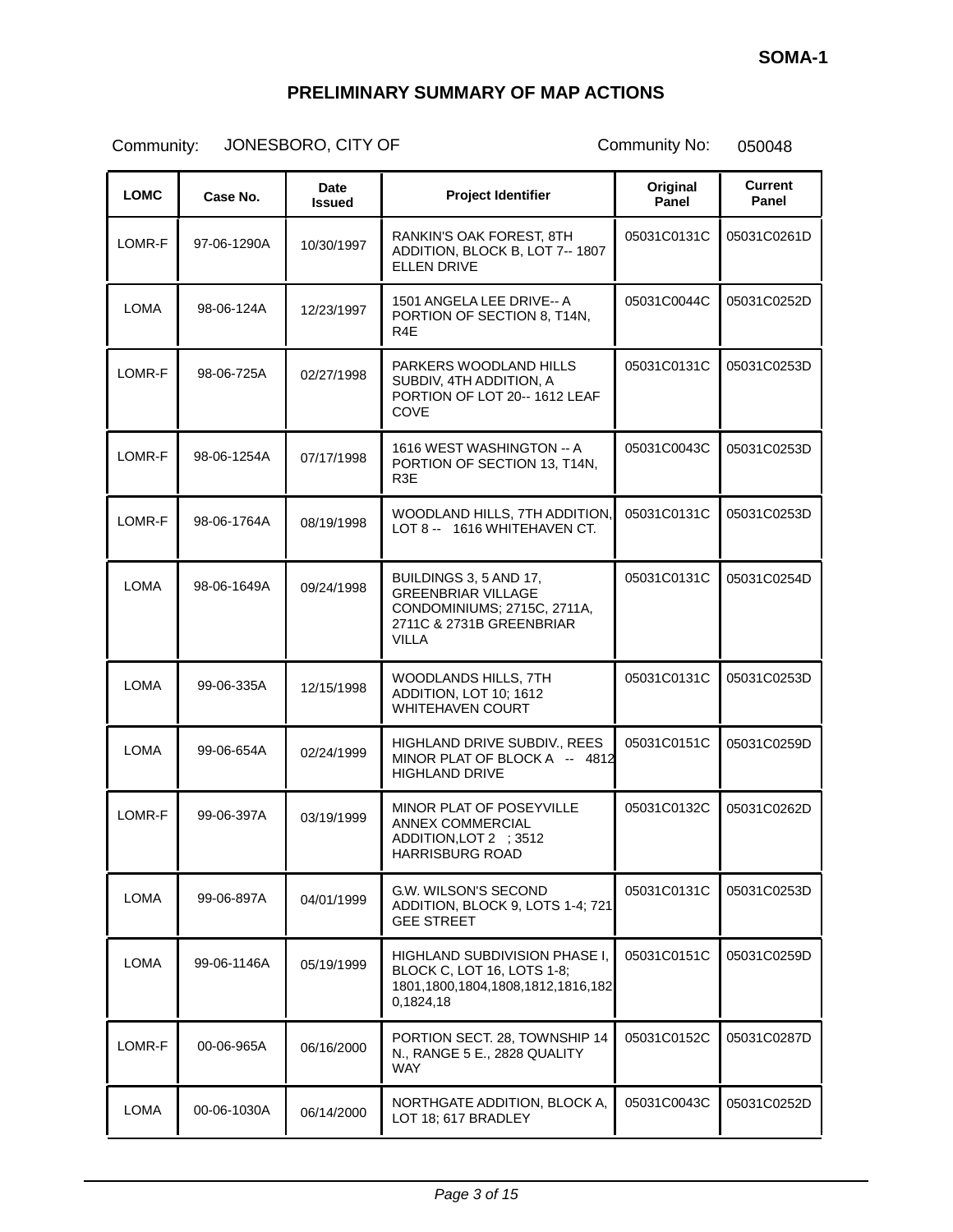| <b>LOMC</b> | Case No.    | Date<br><b>Issued</b> | <b>Project Identifier</b>                                                                                 | Original<br>Panel | <b>Current</b><br>Panel |
|-------------|-------------|-----------------------|-----------------------------------------------------------------------------------------------------------|-------------------|-------------------------|
| <b>LOMA</b> | 00-06-1105A | 08/09/2000            | NORTHGATE ADDITIION, BLOCK F,<br>LOTS1, 9-11, 13-14, BLOCK A, LOTS<br>16, 17, 19; 802, 804, 806, 900, 904 | 05031C0043D       | 05031C0252D             |
| <b>LOMA</b> | 01-06-496A  | 02/28/2001            | NORTHGATE ADDITION, BLOCK A,<br>LOT 15; 609 AND 611 BRADLEY                                               | 05031C0043C       | 05031C0252D             |
| LOMA        | 02-06-217A  | 11/16/2001            | NORTHGATE ADDITION, BLOCK F,<br>LOTS 3 AND 4: 805 AND 807 GWEN<br><b>STREET</b>                           | 05031C0043C       | 05031C0252D             |
| LOMR-F      | 02-06-1200A | 04/17/2002            | ST. JOHNS BAPTIST REPLAT, LOT<br>1; 306 NORTH MAIN                                                        | 05031C0043C       | 05031C0252D             |
| LOMR-F      | 02-06-951A  | 05/29/2002            | FREEWAY INDUSTRIAL PARK,<br>BLOCK C, LOT 3; 3300 ONE PLACE                                                | 05031C0132C       | 05031C0267D             |
| LOMA        | 03-06-334A  | 12/11/2002            | HEATHER RIDGE III, LOT 3                                                                                  | 05031C0131C       | 05031C0253D             |
| LOMA        | 03-06-578A  | 01/22/2003            | NORTHGATE ADDITION, BLOCK E,<br>LOT 10; 802 GWEN                                                          | 05031C0043C       | 05031C0252D             |
| LOMA        | 03-06-1110A | 05/07/2003            | HIGHLAND SUB., PH II, BLK E,<br>LOTS 1-7; BLK D, LOTS 9-12; BLK F,<br><b>LOTS 1 &amp; 2</b>               | 05031C0151C       | 05031C0259D             |
| LOMA        | 03-06-1962A | 10/17/2003            | NORTHGATE SUBDIVISION,<br>BLOCK E, LOTS 11 AND 12, BLOCK<br>F, LOT 5; GWEN STREET                         | 05031C0043C       | 05031C0252D             |
| <b>LOMA</b> | 04-06-591A  | 03/03/2004            | <b>GREENBRIER VILLAGE</b><br>HORIZONTAL, BLDG. 2705; 2705<br><b>GREENBRIER VILLAGE UNITS A - C</b>        | 05031C0131C       | 05031C0254D             |
| LOMA        | 05-06-0537A | 01/27/2005            | HIGHLAND SUBDIV, BLOCK B,<br><b>LOTS 18-21</b>                                                            | 05031C0151C       | 05031C0259D             |
| LOMR-F      | 05-06-0866A | 03/28/2005            | TURMANS COMMERCIAL PARK,<br>LOT 4 -- 3012 TURMAN DRIVE                                                    | 05031C0134C       | 05031C0266D             |
| LOMA        | 05-06-0765A | 04/06/2005            | SOUTHRIDGE SUBDIV, PHASE 1,<br><b>BLOCK D</b>                                                             | 05031C0131C       | 05031C0262D             |
| LOMR-F      | 06-06-0243A | 12/08/2005            | SOUTH CARAWAY VILLAGE<br>ADDITION, 1-3, LOT 7                                                             | 05031C0132C       | 05031C0266D             |
| LOMR-F      | 06-06-B640A | 04/18/2006            | 3910 STADIUM BLVD (AR)--Lot 1,<br><b>Griffins Replat</b>                                                  | 05031C0134C       | 05031C0266D             |
| LOMR-F      | 06-06-BA33A | 05/04/2006            | 3423 EAST HIGHLAND DRIVE (AR)                                                                             | 05031C0132C       | 05031C0258D             |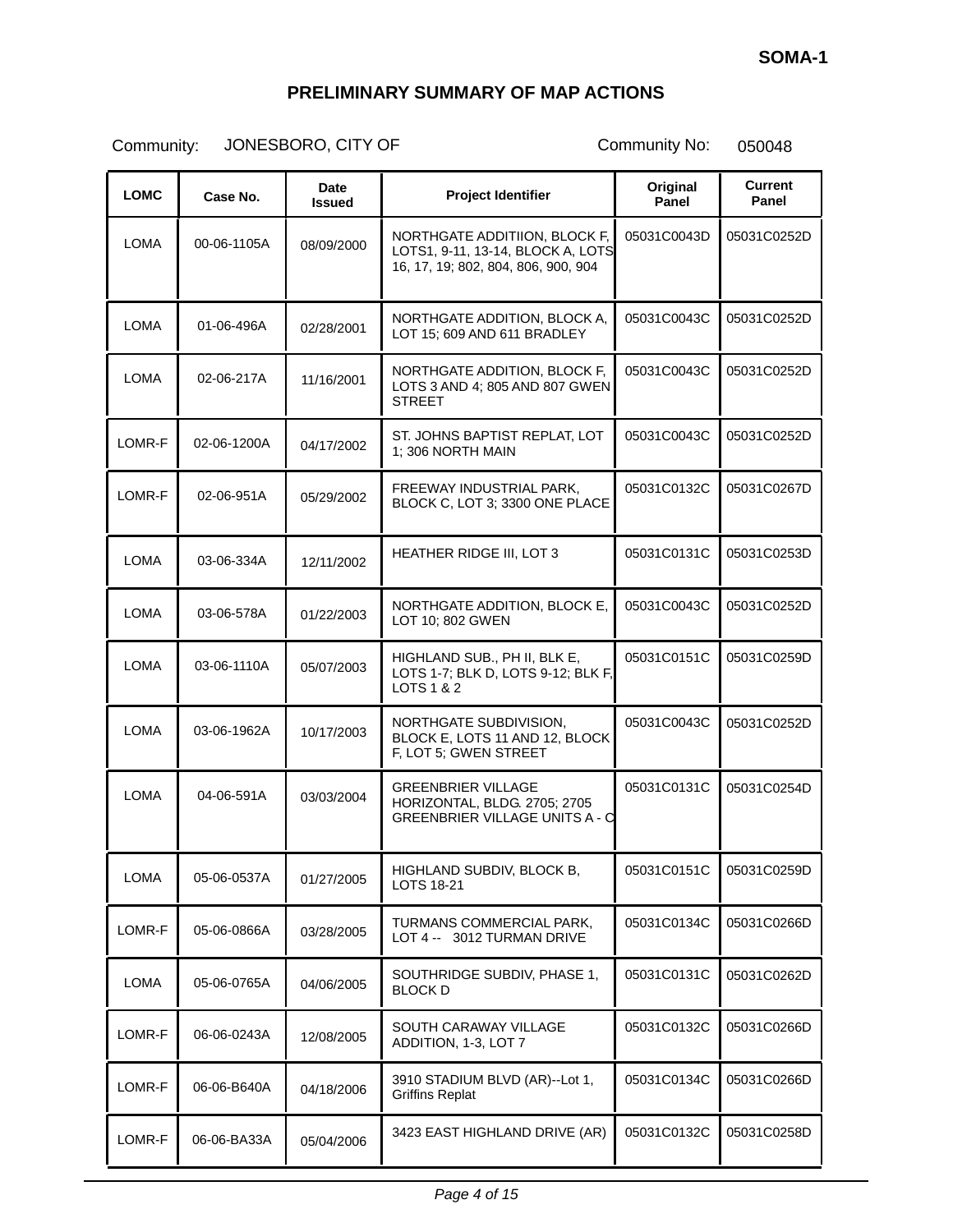| <b>LOMC</b> | Case No.    | Date<br><b>Issued</b> | <b>Project Identifier</b>                                                                              | Original<br>Panel | <b>Current</b><br>Panel |
|-------------|-------------|-----------------------|--------------------------------------------------------------------------------------------------------|-------------------|-------------------------|
| LOMR-F      | 06-06-BA34A | 05/04/2006            | 3401 EAST HIGHLAND DRIVE (AR)                                                                          | 05031C0132C       | 05031C0258D             |
| LOMA        | 06-06-B540A | 08/29/2006            | 901 & 905 GWEN STREET-- Lot 6<br>&7, Block F, Northgate Addition (AR)                                  | 05031C0043C       | 05031C0252D             |
| <b>LOMA</b> | 07-06-0145A | 11/14/2006            | NEWCOM SUBDIV, LOT 6 -- 1805<br>EASLEY LANE (AR)                                                       | 05031C0151C       | 05031C0278D             |
| LOMR-F      | 07-06-0802A | 03/22/2007            | THE RIDGE AT JONESBORO.<br><b>TRACT 1 -- 1001 PATRICK STREET</b><br>(AR)                               | 05031C0044C       | 05031C0252D             |
| LOMR-F      | 08-06-0207A | 11/13/2007            | PORTION OF SECTION 28, T14N,<br>R4E -- STADIUM BOULEVARD (AR)                                          | 05031C0132C       | 05031C0266D             |
| LOMR-F      | 08-06-2080A | 07/22/2008            | THE RIDGE AT JONESBORO,<br>TRACTS II AND IV -- 955 & 1001<br><b>NORTH PATRICK STREET</b>               | 05031C0044C       | 05031C0252D             |
| <b>LOMA</b> | 08-06-2615A | 09/23/2008            | PARKERS WOODLAND HILLS 3RD<br>ADDITION, BLOCK G, LOT<br>11 -- 2407 TWIN OAKS                           | 05031C0131C       | 05031C0253D             |
| <b>LOMA</b> | 09-06-1037A | 02/26/2009            | SECTION 34, T14N, R4E -- 4514<br><b>INGLES ROAD</b>                                                    | 05031C0134C       | 05031C0267D             |
| LOMA        | 09-06-1207A | 04/28/2009            | MODE'S ADDITION, BLOCK A, LOT<br>6 -- 605 FREEMAN AVENUE                                               | 05031C0043C       | 05031C0253D             |
| LOMR-F      | 09-06-2107A | 07/09/2009            | <b>TURMAN'S NESTLEWAY</b><br>INDUSTRIAL, LOT 1 -- 3116 NESTLE<br><b>ROAD</b>                           | 05031C0152C       | 05031C0287D             |
| <b>LOMA</b> | 09-06-1898A | 07/21/2009            | WESTVALE ACRES, LOT 20 -- 209<br><b>LAMESA STREET</b>                                                  | 05031C0039C       | 05031C0235D             |
| LOMR-FW     | 10-06-0693A | 01/26/2010            | 1721 DAN AVENUE -- LOT 43,<br>JUMPING JOE COMMERCIAL AND<br><b>INDUSTRIAL PARK</b>                     | 05031C0043C       | 05031C0251D             |
| LOMA        | 10-06-1070A | 01/26/2010            | 1723 DAN AVENUE -- LOT 43,<br>JUMPING JOE COMMERCIAL AND<br>INDUSTRIAL PARK                            | 05031C0043C       | 05031C0251D             |
| LOMR-F      | 10-06-2738X | 07/20/2010            | LOT 14R, TURMAN COMMERCIAL<br>PARK -- 3914 STADIUM<br><b>BOULEVARD</b>                                 | 05031C0134C       | 05031C0266D             |
| LOMR-F      | 11-06-0872A | 01/27/2011            | 3663 EAST PARKER ROAD                                                                                  | 05031C0132C       | 05031C0266D             |
| <b>LOMA</b> | 11-06-2487A | 05/03/2011            | <b>HIGHLAND SUBDIVISION 1ST</b><br>ADDITION, BLOCK B, LOT<br>17 -- 4901 HIGHLAND PARK<br><b>CIRCLE</b> | 05031C0151C       | 05031C0259D             |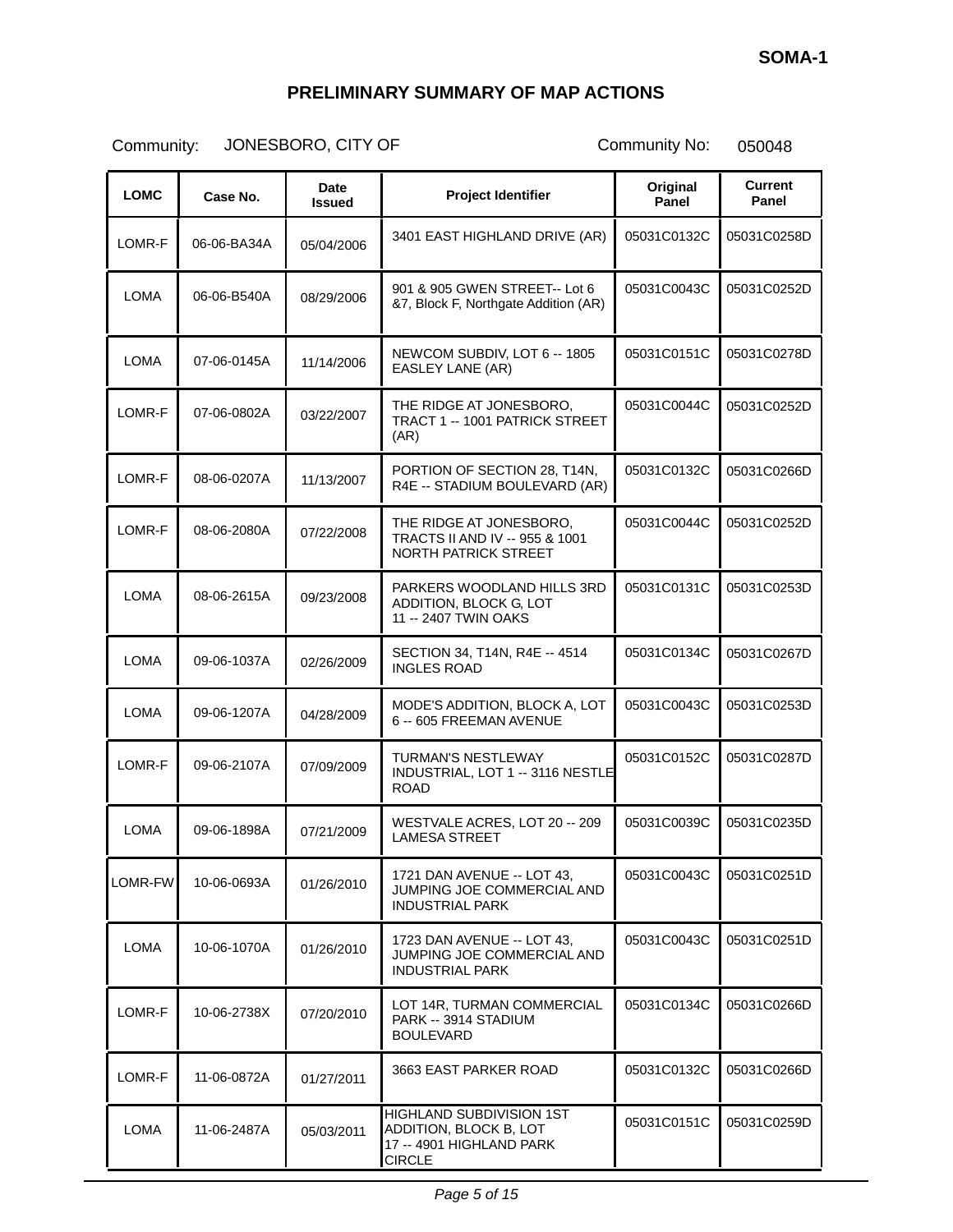| <b>LOMC</b> | Case No.    | Date<br><b>Issued</b> | <b>Project Identifier</b>                                                                          | Original<br>Panel | <b>Current</b><br>Panel |
|-------------|-------------|-----------------------|----------------------------------------------------------------------------------------------------|-------------------|-------------------------|
| LOMA        | 12-06-1783A | 07/12/2012            | <b>HIGHLAND SUBDIVISIONS</b><br>PHASES 2 and 3                                                     | 05031C0151C       | 05031C0259D             |
| LOMR-FW     | 12-06-3199A | 08/21/2012            | HIGHLAND SUBDIVISIONS, 1ST<br>ADDITION, LOT 22R                                                    | 05031C0151C       | 05031C0259D             |
| <b>LOMA</b> | 12-06-3364A | 08/20/2012            | Lot 1, Lawrence's Woodsprings Road<br>Addition Subdivision - 2408 Alexander<br><b>Drive</b>        | 05031C0131C       | 05031C0253D             |
| LOMA        | 13-06-1417A | 02/05/2013            | 5117 INDUSTRIAL DRIVE                                                                              | 05031C0153C       | 05031C0269D             |
| <b>LOMA</b> | 13-06-1512A | 02/12/2013            | Club Place Addition, Lot 115 - 4700<br>Sams Place                                                  | 05031C0134C       | 05031C0226D             |
| <b>LOMA</b> | 13-06-1691A | 03/14/2013            | 7101 CW Post Road                                                                                  | 05031C0151C       | 05031C0286D             |
| LOMA        | 13-06-1943A | 03/14/2013            | <b>REES COMMERCE DRIVE 1ST</b><br>ADDITION, LOT 2 -- 1200<br><b>COMMERCE DRIVE</b>                 | 05031C0151C       | 05031C0278D             |
| LOMA        | 13-06-2067A | 03/12/2013            | OL-PART OF SECTION 24,<br>TOWNSHIP 14 NORTH, RANGE 4<br>EAST -- 5934 EAST HIGHLAND<br><b>DRIVE</b> | 05031C0151C       | 05031C0278D             |
| <b>LOMA</b> | 13-06-2430A | 05/07/2013            | 5117 Industrial Drive                                                                              | 05031C0153C       | 05031C0269D             |
| LOMA        | 13-06-2604A | 05/23/2013            | MINOR PLAT OF CAPTAIN<br>D'S -- 2629 STADIUM BOULEVARD                                             | 05031C0132C       | 05031C0266D             |
| LOMA        | 13-06-4193A | 09/30/2013            | SECTION 5, T13N, R4E - 4621<br>SOUTH CARAWAY ROAD                                                  | 05031C0134C       | 05031C0226D             |
| LOMA        | 14-06-0136A | 11/26/2013            | CLUB PLACE ADDITION, BLOCK 5,<br>LOT 119 - 4707 VICTORIA WATTS<br><b>PLACE</b>                     | 05031C0134C       | 05031C0266D             |
| LOMR-F      | 13-06-4457A | 12/17/2013            | WINDOVER PARK SUBDIVISION,<br>LOTS 1, 2 & 17 -- 3000, 3001 & 3004<br>MARTINBROOK COVE              | 05031C0131C       | 05031C0262D             |
| <b>LOMA</b> | 14-06-0523A | 01/10/2014            | 2305 Heath Lane                                                                                    | 05031C0151C       | 05031C0253D             |
| LOMR-F      | 14-06-0567A | 01/09/2014            | SUMO PLANNED DEVELOPMENT<br>ADDITION, LOT 2 -- 2801 STADIUM<br><b>BOULEVARD</b>                    | 05031C0132C       | 05031C0266D             |
| <b>LOMA</b> | 14-06-0714A | 01/07/2014            | FAIRVIEW ACRES, BLOCK K, LOT<br>6 - 3302 PARKVIEW ROAD                                             | 05031C0132C       | 05031C0258D             |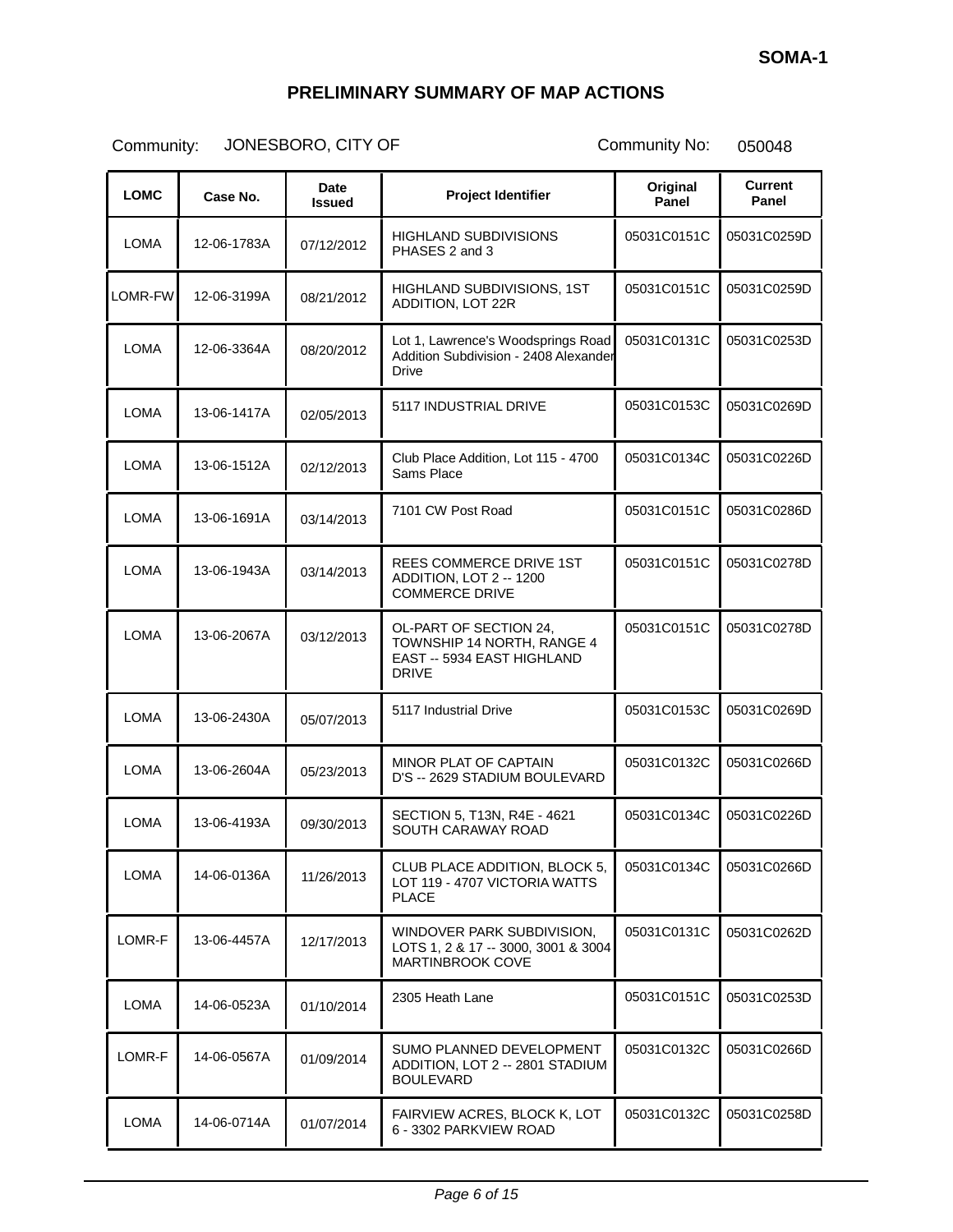| <b>LOMC</b> | Case No.    | Date<br><b>Issued</b> | <b>Project Identifier</b>                                                                     | Original<br>Panel          | <b>Current</b><br>Panel |
|-------------|-------------|-----------------------|-----------------------------------------------------------------------------------------------|----------------------------|-------------------------|
| LOMR-F      | 14-06-1616A | 04/17/2014            | SECTION 29, TOWNSHIP 14<br>NORTH, RANGE 5 EAST -- 2901<br><b>GREAT DANE</b>                   | 05031C0152C                | 05031C0287D             |
| LOMR-F      | 14-06-1993A | 04/29/2014            | SECTION 32, T14N, R4E -- 1813<br>PARKER ROAD                                                  | 05031C0132C                | 05031C0266D             |
| LOMA        | 14-06-4854A | 09/24/2014            | Lot 10, Block E, Brookhaven North<br>Addition Subdivision - 1401<br>Brookhaven Road           | 05031C0131C                | 05031C0253D             |
| LOMR-F      | 14-06-4406A | 10/23/2014            | McKNIGHT FALLS, LOT 1 - 1500<br>KATHLEEN                                                      | 05031C0151C                | 05031C0259D             |
| LOMA        | 15-06-1057A | 02/03/2015            | CALDWELL ACRES SIXTH<br>ADDITION, BLOCK C, LOT 33 - 4524<br>SHOWALTER COVE                    | 05031C0134C                | 05031C0267D             |
| LOMA        | 15-06-1058A | 02/05/2015            | LOT 32, BLOCK C, CALDWELL<br><b>ACRES SIXTH ADDITION - 4520</b><br><b>SHOWALTER</b>           | 05031C0134C                | 05031C0267D             |
| <b>LOMA</b> | 15-06-1842A | 04/03/2015            | CALDWELL ACRES SIXTH<br>ADDITION, BLOCK C, LOT<br>31 -- 4516 SHOWALTER                        | 05031C0134C                | 05031C0267D             |
| LOMA        | 15-06-1843A | 04/03/2015            | CALDWELL ACRES SIXTH<br>ADDITION, BLOCK C, LOT<br>30 -- 4512 SHOWALTER                        | 05031C0134C                | 05031C0267D             |
| LOMA        | 15-06-2182A | 05/01/2015            | <b>COMMERCE SQUARE PHASE 2.</b><br>LOT 1 -- 5750 COMMERCE DRIVE                               | 05031C0151C                | 05031C0267D             |
| LOMR-F      | 15-06-3045A | 07/29/2015            | WILLIAMS REPLAT, LOTS 2A &<br>2B -- 2219 & 2223 HURST LANE                                    | 05031C0134C                | 05031C0226D             |
| LOMA        | 15-06-3109A | 08/03/2015            | BROOKHAVEN ADDITION, BLOCK<br>E, LOT 15 -- 1305 ROSEMOND<br><b>AVENUE</b>                     | 05031C0131C                | 05031C0253D             |
| LOMA        | 15-06-3627A | 08/20/2015            | PARKER'S WOODLAND HILLS<br>SUBDIVISION, 4TH ADDITION,<br>BLOCK G, LOT 19 -- 1613 LEAF<br>COVE | 05031C0131C                | 05031C0253D             |
| <b>LOMA</b> | 15-06-3919A | 09/16/2015            | <b>WATERTREE HORIZONTAL</b><br>PROPERTY REGIME, UNIT<br>309C -- 309C WATERTREE DRIVE          | 05031C0131C                | 05031C0254D             |
| <b>LOMA</b> | 16-06-0342A | 12/01/2015            | <b>COMMERCE SQUARE PHASE 1,</b><br>LOT 1 -- 3109 COMMERCE DRIVE                               | 05031C0151C                | 05031C0267D             |
| LOMR-F      | 16-06-0097A | 01/14/2016            | WARMACK SUBDIVISION, LOT<br>1 -- 729 EAST PARKER ROAD                                         | 05031C0131C<br>05031C0132C | 05031C0262D             |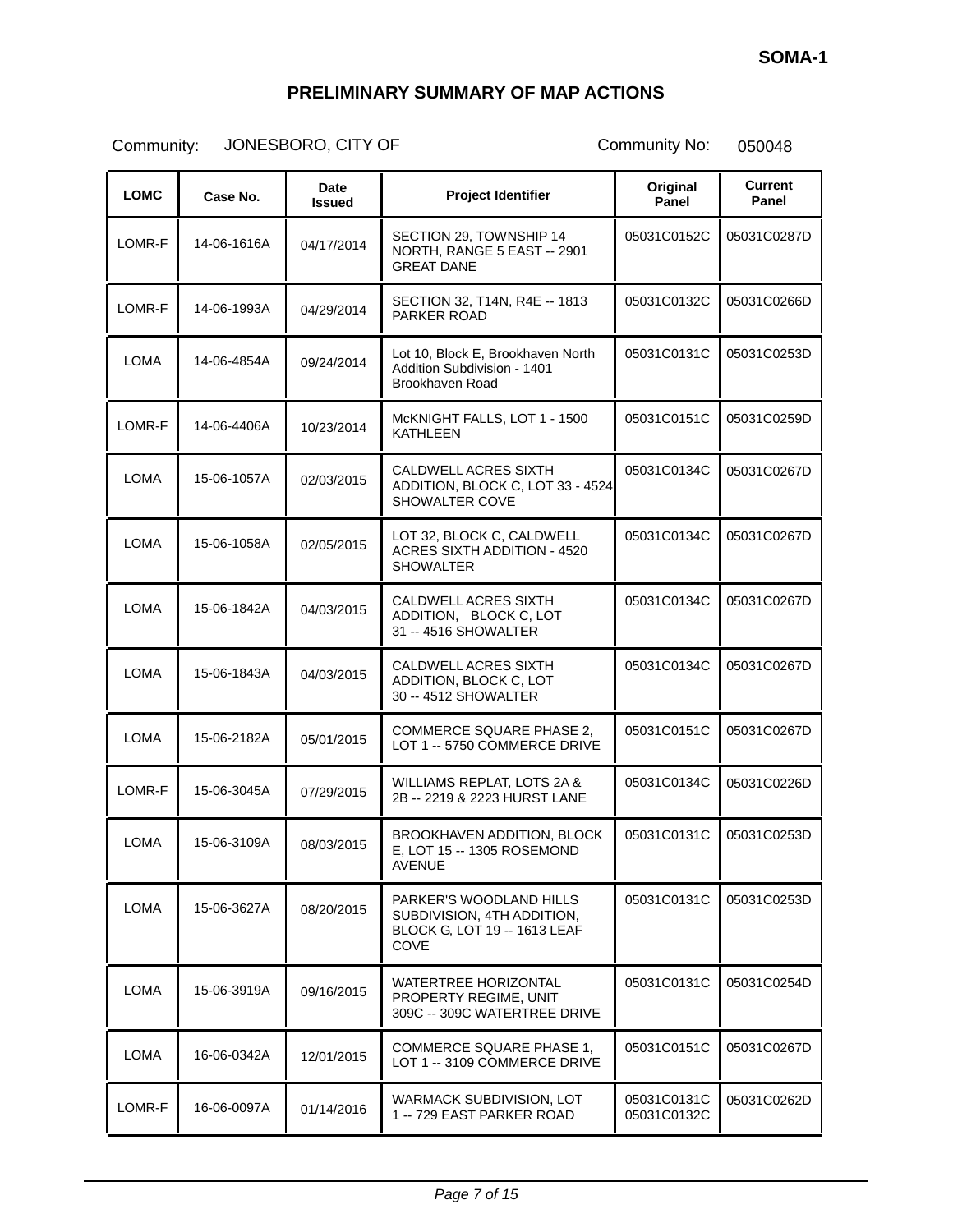| <b>LOMC</b> | Case No.    | Date<br><b>Issued</b> | <b>Project Identifier</b>                                                                             | Original<br>Panel | <b>Current</b><br>Panel |
|-------------|-------------|-----------------------|-------------------------------------------------------------------------------------------------------|-------------------|-------------------------|
| LOMR-F      | 16-06-0973A | 01/27/2016            | SECTION 34, T14N, R4E -- 3213<br><b>WILLOW ROAD</b>                                                   | 05031C0132C       | 05031C0262D             |
| <b>LOMA</b> | 16-06-1329A | 03/07/2016            | CLUB PLACE ADDITION, LOT<br>125 -- 4704 VICTORIA WATTS<br><b>PLACE</b>                                | 05031C0134C       | 05031C0226D             |
| LOMR-F      | 16-06-1684A | 04/08/2016            | HIGHLAND POINTE ADDITION,<br>LOTS 1-R - 4-R -- 4501, 4505, 4509,<br>4513 EAST HIGHLAND DRIVE          | 05031C0151C       | 05031C0259D             |
| <b>LOMA</b> | 16-06-1632A | 04/20/2016            | KEVIN MEREDITH REPLAT, LOT<br>1 -- 4606 STADIUM BOULEVARD                                             | 05031C0134C       | 05031C0266D             |
| LOMA        | 16-06-1821A | 04/22/2016            | <b>NEA CANCER INSTITUTE &amp;</b><br>RESEARCH CENTER, LOTS 1 &<br>2 -- 3100 APACHE DRIVE              | 05031C0132C       | 05031C02266             |
| <b>LOMA</b> | 16-06-2002A | 05/03/2016            | CALDWELL ACRES, SIXTH<br>ADDITION, BLOCK C, LOT<br>29 -- 4508 SHOWALTER                               | 05031C0134C       | 05031C0267D             |
| <b>LOMA</b> | 16-06-2003A | 05/03/2016            | CALDWELL ACRES, SIXTH<br>ADDITION, BLOCK C, LOT<br>28 -- 4504 SHOWALTER                               | 05031C0134C       | 05031C0267D             |
| <b>LOMA</b> | 16-06-2153A | 05/17/2016            | CLUB PLACE ADDITION, LOT<br>126 -- 4702 VICTORIA WATTS<br><b>PLACE</b>                                | 05031C0134C       | 05031C0226D             |
| LOMR-F      | 16-06-1989A | 06/09/2016            | DISCOVERY ISLAND III, 2ND<br>REPLAT, LOT 3 -- 2921 EAST<br><b>MATTHEWS AVENUE</b>                     | 05031C0132C       | 05031C0258D             |
| LOMR-F      | 16-06-2199A | 06/10/2016            | KEICH'S SECOND ADDITION, LOTS<br>22 & 23 -- 2410 & 2412 BOYDSTON<br><b>STREET</b>                     | 05031C0132C       | 05031C0259D             |
| <b>LOMA</b> | 16-06-3057A | 06/27/2016            | Greenbriar Village Horizontal<br><b>Property Regime</b><br>Subdivision - 2729-A Greenbriar            | 05031C0131C       | 05031C0254D             |
| LOMR-F      | 16-06-3166A | 07/28/2016            | WINDOVER GARDENS, LOT<br>10 -- 3320 WINDOVER GARDEN<br><b>CIRCLE</b>                                  | 05031C0131C       | 05031C0262D             |
| <b>LOMA</b> | 16-06-3112A | 08/15/2016            | Lot 16, Windover Gardens<br>Subdivision - 3234 Windover Gardens<br>Circle                             | 05031C0131C       | 05031C0262D             |
| <b>LOMA</b> | 16-06-3417A | 08/15/2016            | LOT 16, BLOCK G, PARKER'S<br><b>WOODLAND HILLS 4TH</b><br>ADDITION -- 2301 TWIN OAKS<br><b>AVENUE</b> | 05031C0131C       | 05031C0253D             |
| LOMR-FW     | 16-06-3372A | 09/12/2016            | LOT 24 -- 2505 SW SQUARE                                                                              | 05031C0131C       | 05031C0254D             |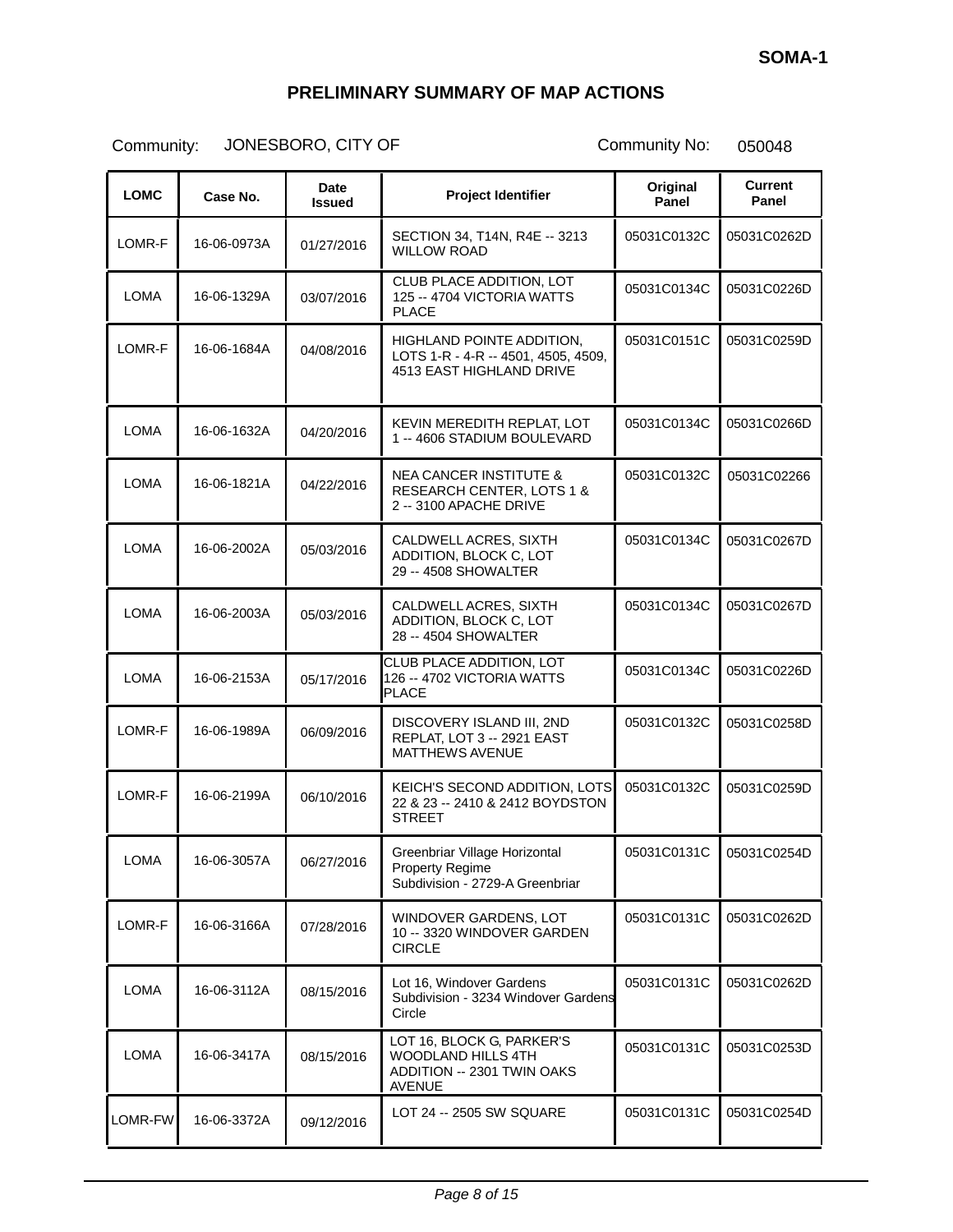| <b>LOMC</b> | Case No.    | Date<br><b>Issued</b> | <b>Project Identifier</b>                                                                                 | Original<br>Panel | Current<br>Panel |
|-------------|-------------|-----------------------|-----------------------------------------------------------------------------------------------------------|-------------------|------------------|
| LOMA        | 16-06-3967A | 09/23/2016            | SECTION 32, T14N, R4E -- 1701<br><b>EAST PARKER ROAD</b>                                                  | 05031C0132C       | 05031C0262D      |
| LOMR-F      | 16-06-4456A | 10/28/2016            | HALSEY'S MOORE ROAD MINOR<br>PLAT, LOTS 1 & 2 -- 3710 MOORE<br><b>ROAD</b>                                | 05031C0153C       | 05031C0286D      |
| LOMR-F      | 17-06-0437A | 02/03/2017            | <b>CRAIGHEAD COUNTY</b><br>TECHNOLOGY PARK, 2ND<br>ADDITION, LOT 1 -- 9701 EAST<br><b>HIGHLAND STREET</b> | 05031C0152C       | 05031C0285D      |
| <b>LOMA</b> | 17-06-1218A | 02/13/2017            | SECTION 21, T14N, R4E -- 3333<br><b>EAST NETTLETON AVENUE</b>                                             | 05031C0132C       | 05031D0258D      |
| LOMR-F      | 17-06-1735A | 03/27/2017            | <b>BLAIR'S EAST SIDE ADDITION, LOT</b><br>1 -- 1810-A/B/C KATHLEEN STREET                                 | 05031C0151C       | 05031C0259D      |
| LOMR-F      | 17-06-1286A | 04/14/2017            | OAKTREE MANOR PHASE I, LOT<br>1 -- 521-525, 527, 529, 531<br>BRADLEY ST & 819 & 830<br>OAKTREE MANOR CIR  | 05031C0043C       | 05031C0252D      |
| LOMR-F      | 17-06-1884A | 04/14/2017            | REVISED FREEWAY INDUSTRIAL<br>PARK, BLOCK A, LOT 1 -- 3401 ONE<br>PLACE (BUILDINGS A, B & C)              | 05031C0132C       | 05031C0267D      |
| LOMR-F      | 17-06-2632A | 06/09/2017            | SECTION 29, T14N, R5E -- 2901<br><b>GREAT DANE</b>                                                        | 05031C0152C       | 05031C0287D      |
| <b>LOMA</b> | 17-06-3349A | 08/14/2017            | PARKER'S WOODLAND HILLS<br>SUBDIVISION, 4TH ADDITION,<br>BLOCK G, LOT 15 -- 2311 TWIN<br>OAKS AVENUE      | 05031C0131C       | 05031C0253D      |
| <b>LOMA</b> | 17-06-3465A | 08/17/2017            | BELLE MEADE ADDITION, BLOCK<br>F, LOT 10 -- 3307 BASWELL<br><b>STREET</b>                                 | 05031C0132C       | 05031C0258D      |
| <b>LOMA</b> | 17-06-3747A | 09/15/2017            | WINDOVER GARDENS, LOT<br>15 -- 3238 WINDOVER GARDEN<br><b>CIRCLE</b>                                      | 05031C0131C       | 05031C0262D      |
| LOMR-F      | 17-06-4185A | 11/27/2017            | BRIDLEWOOD PHASE 1, BLOCK 1,<br>LOTS 14-17 & 21-24 -- TURFWAY<br>DRIVE & SADDLECREST DRIVE                | 05031C0134C       | 05031C0266D      |
| <b>LOMA</b> | 18-06-0403A | 01/16/2018            | SHELBY DRIVE MINOR PLAT, LOT<br>4 -- 3223 SHELBY DRIVE                                                    | 05031C0132C       | 05031C0266D      |
| LOMA        | 18-06-0786A | 01/18/2018            | DON A. DAVIS, BLOCK A, LOTS 20<br>& 21 -- 3706 HARGIS DRIVE                                               | 05031C0134C       | 05031C0267D      |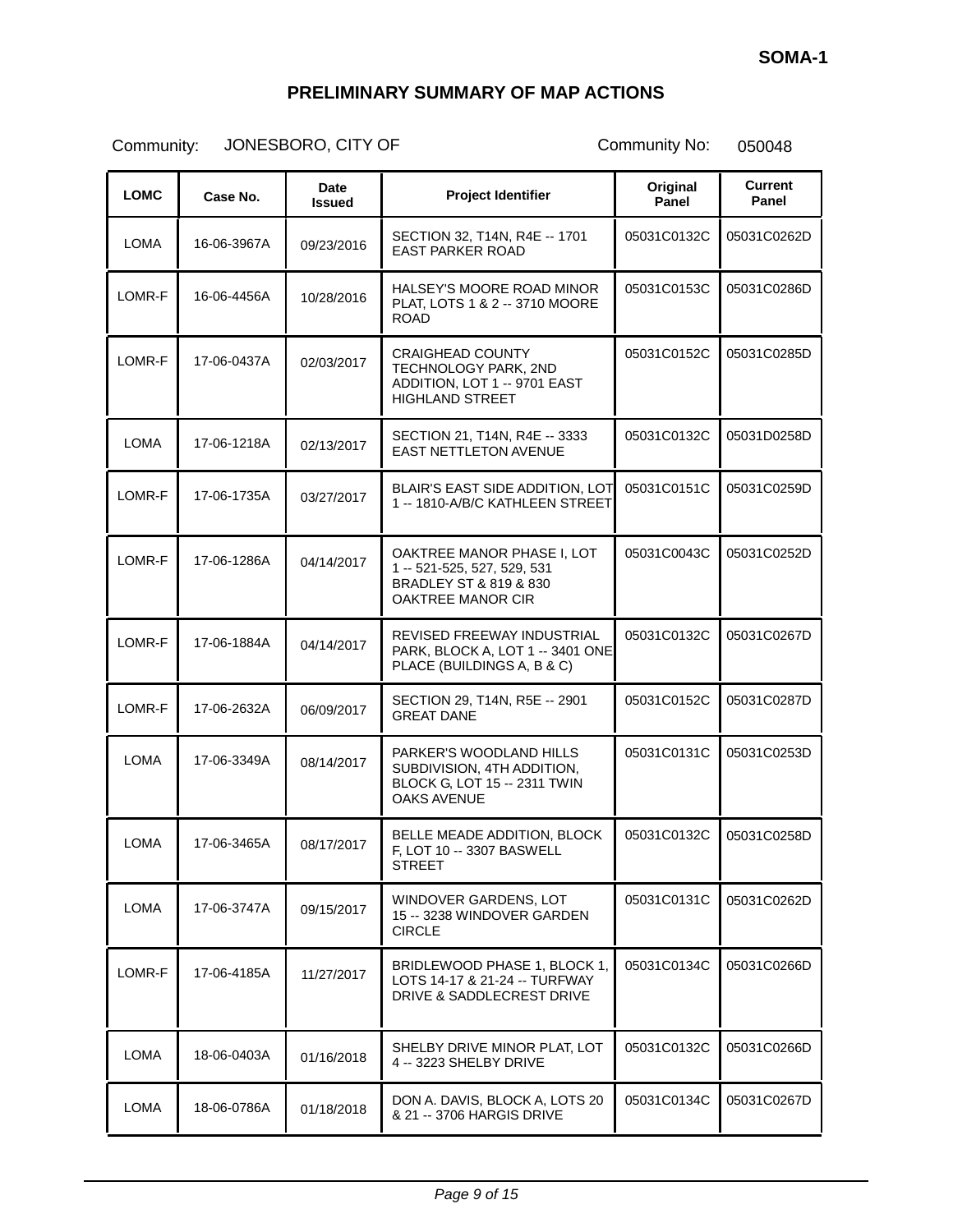| <b>LOMC</b> | Case No.    | Date<br><b>Issued</b> | <b>Project Identifier</b>                                                                                         | Original<br>Panel          | <b>Current</b><br>Panel |
|-------------|-------------|-----------------------|-------------------------------------------------------------------------------------------------------------------|----------------------------|-------------------------|
| LOMA        | 18-06-1573A | 03/12/2018            | Lot 1, Hurst Acres Subdivision - 4701<br>South Caraway Road (Buildings 1, 2<br>& 3)                               | 05031C0134C                | 05031C0226D             |
| LOMR-F      | 18-06-2546A | 06/18/2018            | BRIDLEWOOD, PHASE I, BLOCK 1,<br>LOTS 13 & 18-20 -- 3843, 3847,<br>3851, & 3871 TURFWAY DRIVE                     | 05031C0134C                | 05031C0266D             |
| LOMR-F      | 18-06-2779A | 07/09/2018            | BRIDLEWOOD PHASE 1, BLOCK 1,<br>LOTS 10-12 & 26 -- 3883, 3879, 3875<br>TURFWAY & 3843 SADDLECREST<br><b>DRIVE</b> | 05031C0134C                | 05031C0266D             |
| <b>LOMA</b> | 18-06-2965A | 07/30/2018            | CLUB PLACE ADDITION, LOT<br>118 -- 4705 VICTORIA WATTS<br><b>PLACE</b>                                            | 05031C0134C                | 05031C0226D             |
| <b>LOMA</b> | 18-06-2254A | 08/17/2018            | SECTION 24, T14N, R4E -- 1906<br><b>MOORE ROAD</b>                                                                | 05031C0151C                | 05031C0278D             |
| LOMR-F      | 18-06-3231A | 08/22/2018            | NIX'S ALEXANDER DRIVE REPLAT.<br>LOT A -- 2500 ALEXANDER DRIVE                                                    | 05031C0131C                | 05031C0253D             |
| LOMR-F      | 18-06-3232A | 08/30/2018            | SECTION 29, T14N, R5E -- 2901<br><b>GREAT DANE DRIVE</b>                                                          | 05031C0152C                | 05031C0287D             |
| LOMR-F      | 18-06-3705A | 10/01/2018            | MCGAHA MATTHEWS MINOR PLAT,<br>LOT 1 - 1704 WEST MATTHEWS<br><b>AVENUE</b>                                        | 05031C0043C<br>05031C0131C | 05031C0253D             |
| LOMR-F      | 18-06-3706A | 10/01/2018            | <b>RED FROG MATTHEWS MINOR</b><br>PLAT, LOT 1 - 1700 WEST<br><b>MATTHEWS AVENUE</b>                               | 05031C0043C<br>05031C0131C | 05031C0253D             |
| LOMR-F      | 18-06-3888A | 10/31/2018            | KART WORLD REPLAT. LOT<br>2 -- 3119 MEAD DRIVE (BUILDINGS<br>C, G, H, J                                           | 05031C0132C                | 05031C0262D             |
| LOMR-F      | 19-06-0294A | 11/29/2018            | W.F. HOLLINGSWORTH SECOND<br>ADDITION, LOT 6 -- 1203 HOLLY<br><b>STREET</b>                                       | 05031C0131C                | 05031C0253D             |
| <b>LOMA</b> | 19-06-0426A | 12/14/2018            | MODE'S ADDITION, BLOCK A, LOT<br>12 -- 503 FREEMAN STREET                                                         | 05031C0043C                | 05031C0253D             |
| LOMR-F      | 19-06-0259A | 12/18/2018            | REVISED FREEWAY INDUSTRIAL<br>PARK, BLOCK C, LOT 6 -- 3418 ONE<br><b>PLACE</b>                                    | 05031C0132C                | 05031C0267D             |
| <b>LOMA</b> | 19-06-0371A | 12/17/2018            | <b>GREENBRIAR VILLAGE PHASE 1,</b><br>BUILDING 2735 -- 2735<br><b>GREENBRIAR DRIVE</b>                            | 05031C0131C                | 05031C0254D             |
| LOMR-F      | 19-06-0448A | 12/17/2018            | ROBERTS MINOR PLAT, LOTS<br>1-3 -- 4702, 4703, 4704 MITCHELL<br><b>DRIVE</b>                                      | 05031C0151C                | 05031C0259D             |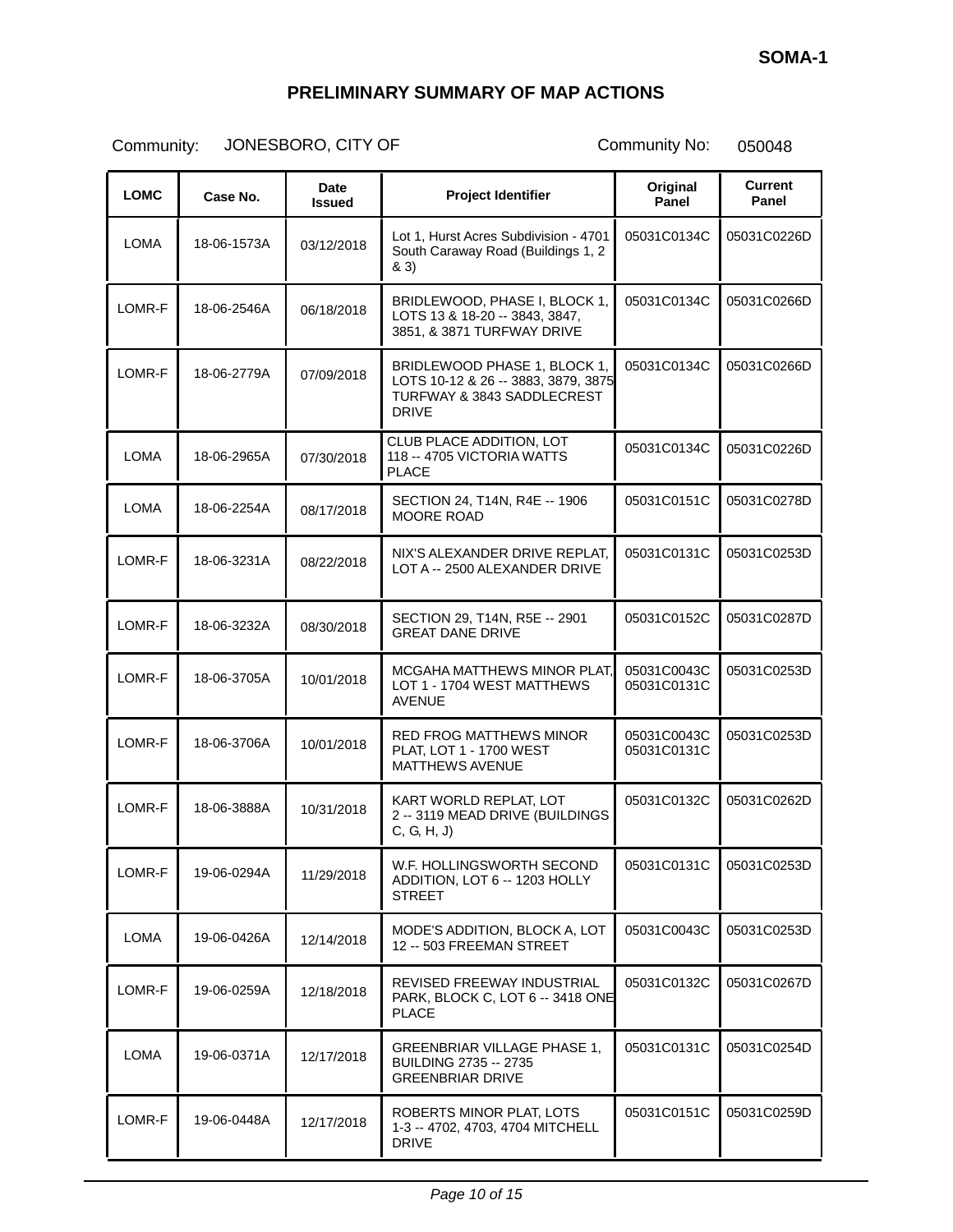| <b>LOMC</b> | Case No.    | Date<br><b>Issued</b> | <b>Project Identifier</b>                                                                   | Original<br>Panel | <b>Current</b><br>Panel |
|-------------|-------------|-----------------------|---------------------------------------------------------------------------------------------|-------------------|-------------------------|
| LOMR-F      | 19-06-0608A | 01/04/2019            | MCKNIGHT FALLS REPLAT, LOT<br>2 -- 1504 KATHLEEN STREET<br>(BUILDINGS 100-800)              | 05031C0151C       | 05031C0259D             |
| <b>LOMA</b> | 19-06-0638A | 01/08/2019            | 6111 EAST HIGHLAND DRIVE                                                                    | 05031C0151C       | 05031C0278D             |
| LOMR-F      | 19-06-1370A | 03/22/2019            | BRENDAR VILLAGE, PHASE<br>IV -- 4605 & 4609 ANTOSH CIRCLE                                   | 05031C0134C       | 05031C0266D             |
| <b>LOMA</b> | 19-06-1733A | 04/22/2019            | CALDWELL ACRES, BLOCK B, LOT<br>2 -- 4607 KEELY COVE                                        | 05031C0134C       | 05031C0266D             |
| LOMA        | 19-06-1731A | 05/02/2019            | CALDWELL ACRES, BLOCK B, LOT<br>5 -- 4619 KEELY COVE                                        | 05031C0134C       | 05031C0266D             |
| LOMR-F      | 19-06-2601A | 06/28/2019            | MCKNIGHT FALLS REPLAT, LOT<br>2 -- 1504 KATHLEEN STREET<br>(BUILDINGS 900-1900)             | 05031C0151C       | 05031C0259D             |
| LOMR-F      | 19-06-2615A | 06/28/2019            | E.A. SOUTHARD SUBDIVISION.<br>LOT 3 -- 1499 KATHLEEN STREET                                 | 05031C0151C       | 05031C0259D             |
| LOMA        | 19-06-2481A | 07/05/2019            | WINDOVER GARDENS, LOT<br>11 -- 3316 WINDOVER GARDEN<br><b>CIRCLE</b>                        | 05031C0131C       | 05031C0262D             |
| <b>LOMA</b> | 19-06-2747A | 07/11/2019            | WINDOVER PARK, LOT 13 -- 3017<br><b>MARTINBROOK</b>                                         | 05031C0131C       | 05031C0262D             |
| LOMA        | 19-06-3393A | 09/12/2019            | GREENBRIAR VILLAGE, PHASE II,<br><b>BUILDING 2727 -- 2727</b><br><b>GREENBRIAR VILLAGE</b>  | 05031C0131C       | 05031C0254D             |
| LOMR-F      | 19-06-3954A | 10/23/2019            | SOUTH CARAWAY VILLAGE<br>SECOND ADDITION, LOT 1 -- 1507<br><b>MEDALLION CIRCLE</b>          | 05031C0132C       | 05031C0266D             |
| LOMA        | 19-06-4010A | 10/28/2019            | MELTON 1ST REPLAT OF MARLO<br>ACRES 3RD ADDITION, BLOCK B.<br>LOT 13 -- 2705 GLENWOOD DRIVE | 05031C0131C       | 05031C0254D             |
| LOMR-F      | 20-06-0336A | 12/05/2019            | BRENDAR VILLAGE, PHASES III &<br>IV -- 4504 & 4603 REGINA COURT;<br>4606 ANTOSH COURT       | 05031C0134C       | 05031C0266D             |
| <b>LOMA</b> | 20-06-1303A | 02/26/2020            | NORTHGATE ADDITION, BLOCK E,<br>LOTS 13, 15 -- 810 & 904 GWEN<br><b>STREET</b>              | 05031C0043C       | 05031C0252D             |
| <b>LOMA</b> | 20-06-1240A | 03/04/2020            | REPLAT OF WRINKLES LONG<br>CREST DRIVE ADDITION, LOT<br>3 -- 3509 LONGCREST DRIVE           | 05031C0134C       | 05031C0266D             |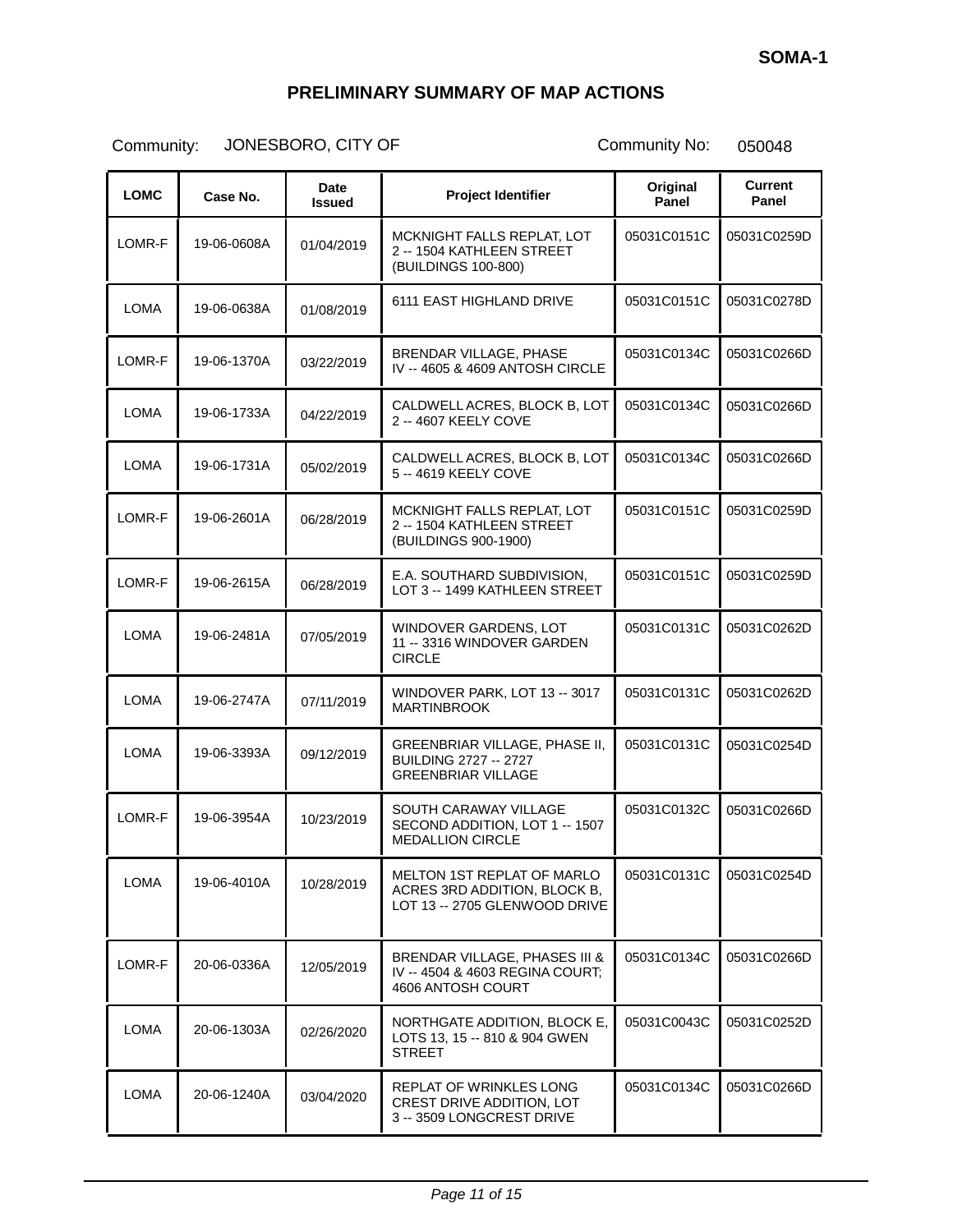Community: JONESBORO, CITY OF Community No: 050048

| LOMC | Case No.    | <b>Date</b><br><b>Issued</b> | <b>Project Identifier</b>                                               | Original<br>Panel | <b>Current</b><br>Panel |
|------|-------------|------------------------------|-------------------------------------------------------------------------|-------------------|-------------------------|
| LOMA | 20-06-1800A | 03/24/2020                   | Lot 9, Windover Gardens<br>Subdivision - 3324 Windover Garden<br>Circle | 05031C0131C       | 05031C0262D             |

#### **2B. LOMCs on Unrevised Panels**

| <b>LOMC</b> | Case No. | Date<br><b>Issued</b> | <b>Project Identifier</b> | Original<br>Panel | Current<br>Panel |
|-------------|----------|-----------------------|---------------------------|-------------------|------------------|
|             |          |                       | NO CASES RECORDED         |                   |                  |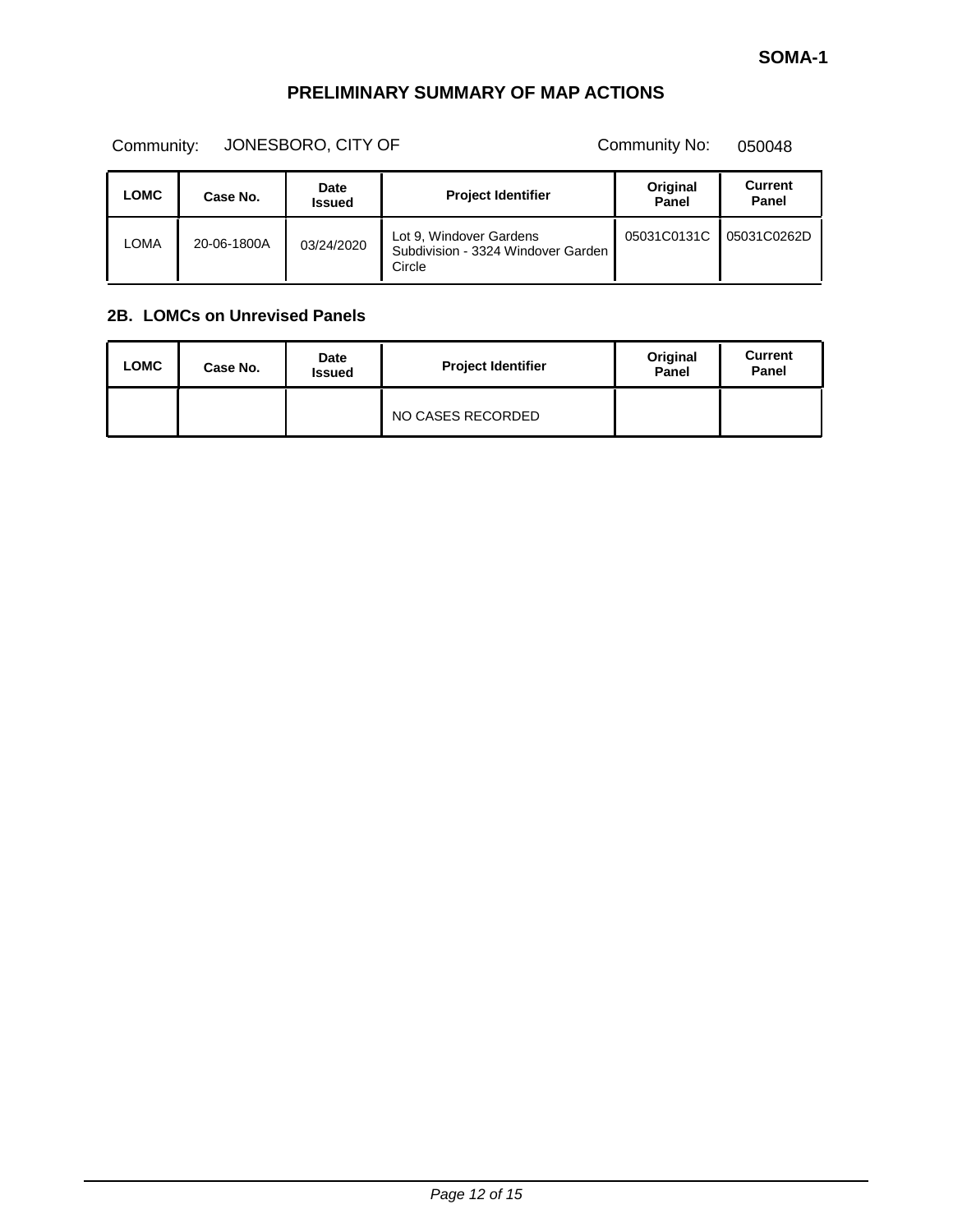Community: JONESBORO, CITY OF Community No: 050048

#### **3. LOMCs Superseded**

The modifications effected by the LOMCs listed below have not been reflected on the Preliminary copies of the revised FIRM panels because they are being superseded by new or revised flood hazard information or the information available was not sufficient to make a determination. The reason each is being superseded is noted below. These LOMCs will no longer be in effect when the revised FIRM becomes effective.

| <b>LOMC</b> | Case No.     | <b>Date</b><br><b>Issued</b> | <b>Project Identifier</b>                                                                    | <b>Reason Determination</b><br>Will be Superseded |  |
|-------------|--------------|------------------------------|----------------------------------------------------------------------------------------------|---------------------------------------------------|--|
| <b>LOMA</b> | 199302637D&D | 05/10/1983                   | HIGGENBOTTOM CREEK- MO<br><b>PACIFIC RR</b>                                                  | $\mathbf{1}$                                      |  |
| LOMA        | 199304399D&D | 02/20/1985                   | WOODLAND HILLS 7TH ADDITION                                                                  | 6                                                 |  |
| 102         | 199534535MBJ | 05/14/1985                   | NO INFORMATION AVAILABLE                                                                     | 1                                                 |  |
| LOMR-F      | 199105668FIA | 05/27/1986                   | LOT 10, WOODLAND HILLS 7TH<br><b>ADDITION</b>                                                | 6                                                 |  |
| LOMR-F      | 199105785FIA | 06/27/1986                   | LOT 10, WOODLAND HILLS 7TH<br><b>ADDITION</b>                                                | 6                                                 |  |
| <b>LOMA</b> | 199102534FIA | 08/06/1987                   | LOT 4 BLOCK A                                                                                | 6                                                 |  |
| 102         | 199534358MBJ | 01/03/1990                   | DUPONT CORPORATION                                                                           | $\mathbf{1}$                                      |  |
| LOMR-F      | 199309819D&D | 06/19/1990                   | LOT 8 WOODLAND HILLS                                                                         | 1                                                 |  |
| LOMR-F      | 199531892MBJ | 06/19/1990                   | WOODLAND HILLS 7TH ADDITION,<br>LOT 8--1616 WHITEHAVEN COURT                                 | 6                                                 |  |
| <b>LOMA</b> | R6-95-10-271 | 10/26/1995                   | 2927 EAST MATTHEWS AVENUE                                                                    | $\overline{4}$                                    |  |
| <b>LOMA</b> | R6-96-03-053 | 03/11/1996                   | 201 ROYALE DRIVE                                                                             | 4                                                 |  |
| LOMR-F      | 96-06-336A   | 08/06/1996                   | A PORTION OF SECTION 33,<br>TOWNSHIP 14 NORTH, RANGE 4<br><b>EAST</b>                        | 4                                                 |  |
| LOMR-F      | 98-06-1253A  | 07/17/1998                   | 2028 QUALITY WAY -- A PORTION<br>OF SECTION 28, T14N, R5E                                    | 6                                                 |  |
| LOMA        | 99-06-014A   | 11/25/1998                   | TAYLOR 1ST REPLAT OF A PART<br>OF NORTH BELGRATH HEIGHTS<br>SUBDIVISION, LOTS 1-6, AND 11-17 | $\overline{4}$                                    |  |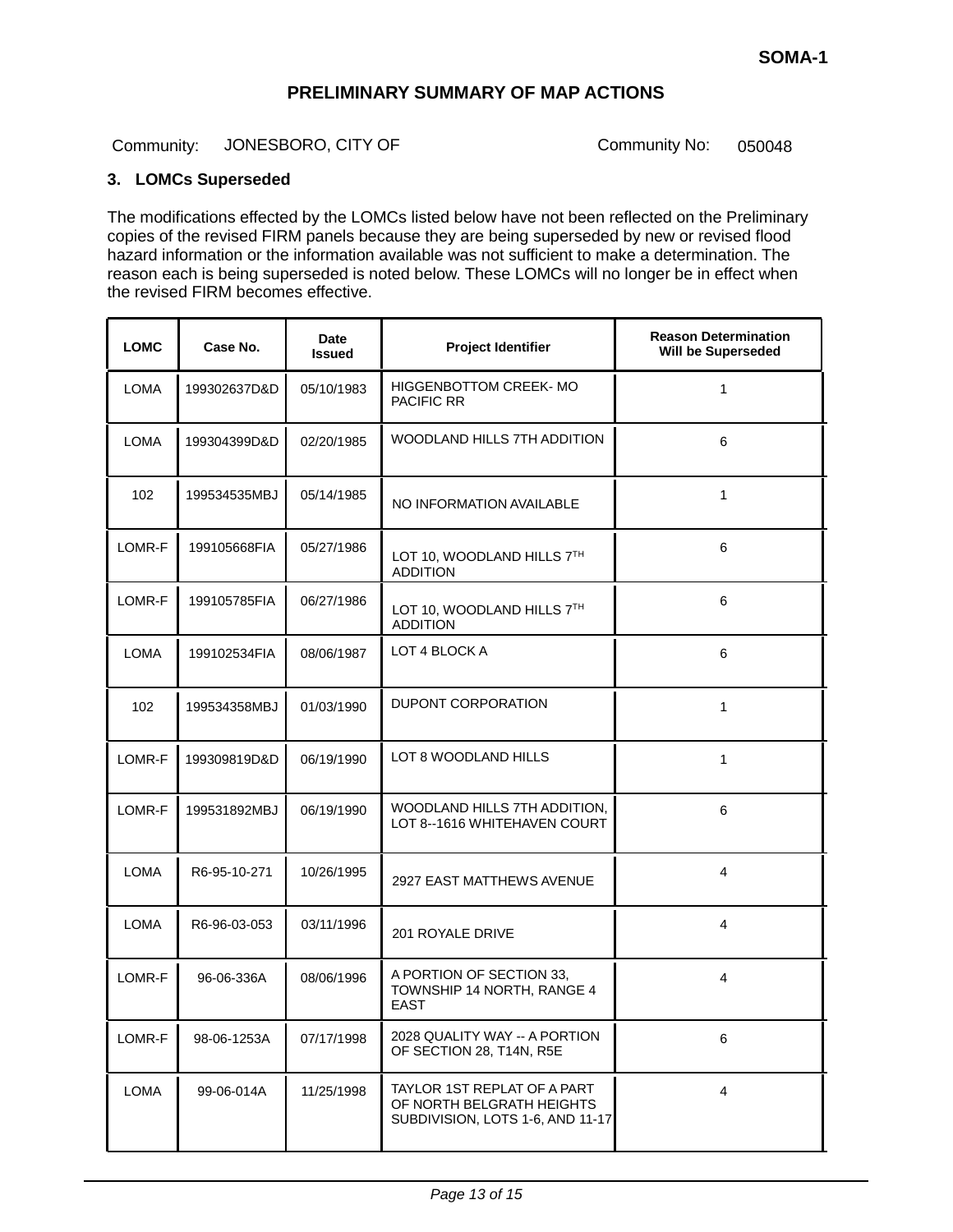| <b>LOMC</b> | Case No.                      | <b>Date</b><br><b>Issued</b> | <b>Project Identifier</b>                                                                                               | <b>Reason Determination</b><br>Will be Superseded |  |
|-------------|-------------------------------|------------------------------|-------------------------------------------------------------------------------------------------------------------------|---------------------------------------------------|--|
| 102         | 98-06-1781P                   | 04/22/1999                   | KENT ARNOLD PROPERTY<br><b>CHANNELIZATION</b>                                                                           | 6                                                 |  |
| 102         | 98-06-1349P                   | 09/10/1999                   | <b>CHANNEL RELOCATION</b>                                                                                               | 5                                                 |  |
| <b>LOMA</b> | 02-06-587A                    | 03/22/2002                   | LOT R30, TAYLOR 4TH REPLAT<br>NORTH BELGRATH HEIGHTS<br><b>SUBDIVISION</b>                                              | 4                                                 |  |
| <b>LOMA</b> | 03-06-2370A                   | 12/31/2003                   | RANKINS OAK FOREST EIGHTH<br>ADDT, BLK B, LOT 9; 1803 ELLEN<br><b>DRIVE</b>                                             | 4                                                 |  |
| <b>LOMA</b> | 04-06-592A                    | 02/27/2004                   | <b>GREENBRIAR VILLAGE</b><br>HORIZONTAL, BLDG. 2705, UNIT B;<br>2705 B GREENBRIAR VILLAGE                               | $\mathbf{1}$                                      |  |
| LOMR-F      | 04-06-2290A                   | 10/20/2004                   | CALDWELLS ACRES 5TH ADDT,<br><b>BLK B, LOT 63-70</b>                                                                    | 2                                                 |  |
| LOMR-F      | 05-06-1634A                   | 07/26/2005                   | CALDWELL ACRES 5TH ADDITION,<br>BLOCK A, LOTS 23-25                                                                     | $\overline{4}$                                    |  |
| LOMR-F      | 05-06-1635A                   | 07/26/2005                   | COLONY PARK 4TH ADDITION,<br><b>LOTS 1-4</b>                                                                            | 4                                                 |  |
| <b>LOMA</b> | 07-06-1111A                   | 05/01/2007                   | <b>EAST NETTLETON AVENUE</b><br>ADDITION, BLOCK B, LOT<br>8 -- 3301 EAST MATTHEWS<br>ROAD(AR)                           | 3                                                 |  |
| <b>LOMA</b> | 09-06-1914A                   | 07/02/2009                   | <b>GREENBRIAR VILLAGE</b><br><b>HORIZONTAL PROPERTY REGIME.</b><br>PH. 2, APT 2727-C - 2727C<br><b>GREENBRIAR DRIVE</b> | 6                                                 |  |
| LOMR-F      | 10-06-1365A                   | 05/28/2010                   | 3914 STADIUM BLVD                                                                                                       | 6                                                 |  |
| <b>LOMA</b> | 12-06-3884A                   | 09/20/2012                   | NORTH BELGRAPH HEIGHTS<br>SUBDIVISION, LOT 29 -- 215<br>ROYALE DRIVE                                                    | 4                                                 |  |
| LOMA        | 13-06-1358A                   | 02/12/2013                   | REES COMMERCE DRIVE 1ST<br>ADDITION. LOT 1 -- 1200<br><b>COMMERCE DRIVE</b>                                             | 6                                                 |  |
| LOMA        | 13-06-1988A                   | 03/21/2013                   | TAYLORS FIRST REPLAT, LOT 33 &<br>PART OF 34 -- 227 ROYALE DRIVE                                                        | 4                                                 |  |
| LOMR-F      | 17-06-2448A<br>$\blacksquare$ | 06/16/2017                   | COLONY PARK SEVENTH<br>ADDITION, LOT 20 -- 4925 LONOKE<br><b>LANE</b><br>$\blacksquare$                                 | 4                                                 |  |